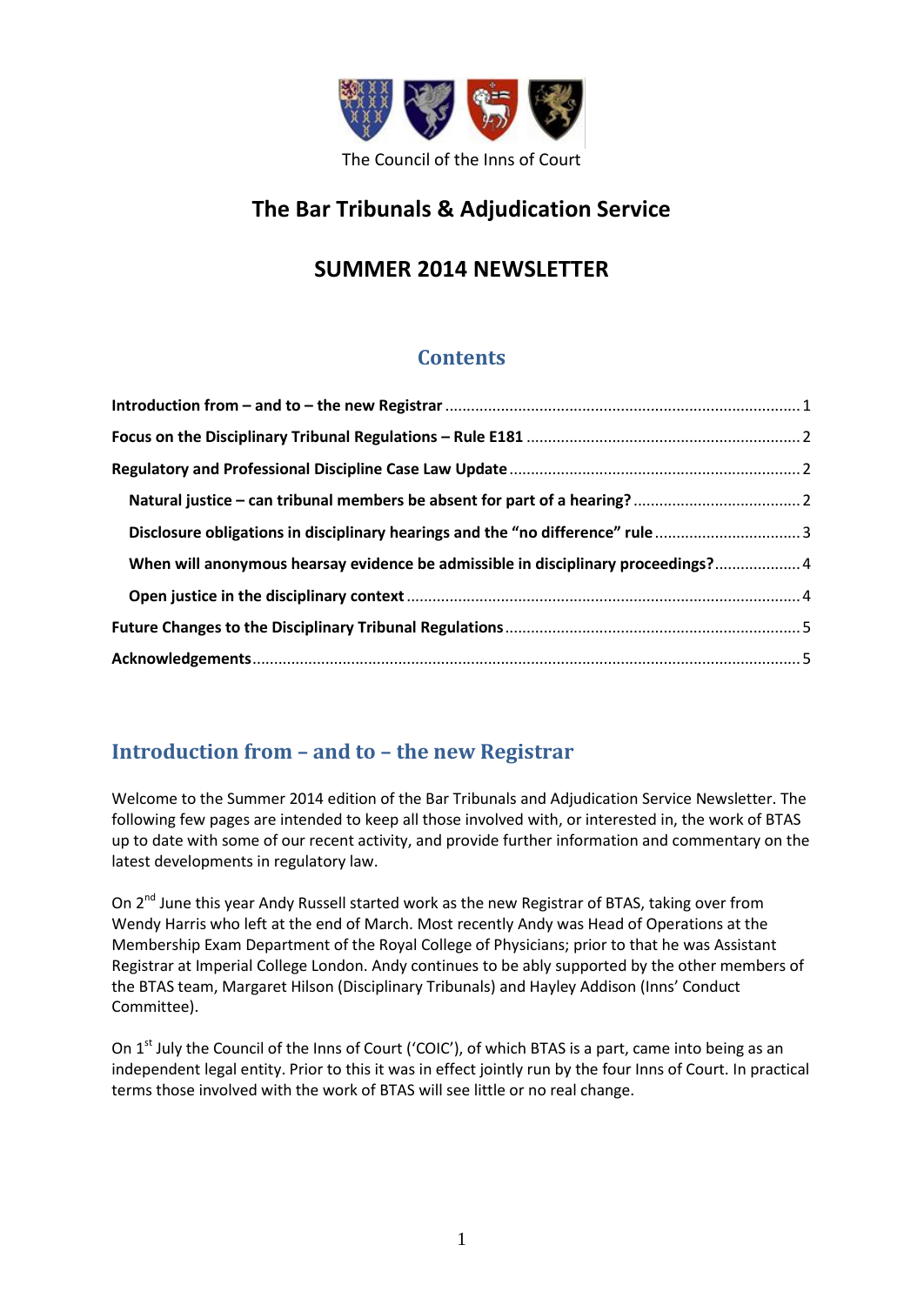# <span id="page-1-0"></span>**Focus on the Disciplinary Tribunal Regulations – Rule E181**

After a Tribunal earlier this year, members of the Panel commented that they felt that the conduct of another individual (other than the defendant) may have been worthy of disciplinary action itself, but they had to acknowledge they had no power or mandate to consider this under the Rules. In the light of this it may be helpful to issue a reminder about DTR E181. This allows, at the discretion of the Chairman, the Hearing Report to also "*refer to matters which, in the light of the evidence given to the Disciplinary Tribunal, appear to require investigation or comment*". This Report is sent to the Bar Standards Board who can then determine whether any further action is required, if necessary even bringing the matter to the attention of other Regulators.

### <span id="page-1-1"></span>**Regulatory and Professional Discipline Case Law Update**

The following articles review a number of cases heard over the last year which raise interesting issues of law relating to professional discipline. A prominent feature is natural justice: can the proceedings against the professional be said to have been fair? Issues of absent tribunal members, disclosure, and anonymous hearsay evidence are considered, as well as the "no difference rule". Finally, wider principles of justice come into play as an application for anonymisation and redaction is examined.

#### <span id="page-1-2"></span>**Natural justice – can tribunal members be absent for part of a hearing?**

Yes (a surprising answer some might say, but as always, depending on the circumstances of the case), according to the Court of Appeal in *R (on the application of Hill) v Institute of Chartered Accountants in England and Wales* [2013] EWCA Civ 555. Mr Hill was a member of the Defendant professional body, facing disciplinary proceedings before a Tribunal. It was not possible to hold the six day hearing on consecutive days, and on the fourth day, when Mr Hill was giving oral evidence, a lay member of the panel stated that they could not sit later than 5pm. The parties, including the defendant member, gave their consent to the panel member leaving at 5pm and subsequently being given a copy of the transcript when it became apparent that the hearing would continue beyond this time. The hearing resumed at a later date, and the Tribunal found the charges proved.

Mr Hill subsequently sought judicial review of the decision on the grounds that there had been a breach of the rule of natural justice "that he who decides must hear", that the breach was so serious that it could not be waived, and that the rules did not permit for a panel member to be absent and then return. The High Court found that the rules did permit for the member to be absent and then return, and that although there had been a breach of the rules of natural justice, these had been waived by consent.

The Court of Appeal agreed that the rules permitted the absence and return of the member, cautioning against construing the rules over rigidly. The right question to ask of procedures adopted in relation to regulations of professional disciplinary bodies should be not whether it is permitted but whether it is prohibited (provided it is fair).

Given this conclusion, it could not be said that the Tribunal did not have "constitutive jurisdiction" (the power given to a judicial body to decide certain classes of issue). Unlike issues going to "adjudicative jurisdiction" (the entitlement of such a body to reach a decision within its constitutive jurisdiction), an act outside the constitutive jurisdiction of a tribunal is an act which cannot be agreed to by the parties and cannot, therefore, be waived by them. However, in this case, Longmore LJ found that there was no breach of natural justice at all: it would be odd to say that the tribunal acted in breach of natural justice when all parties agreed to the course that was to be taken. "Waiver" is more naturally used in respect of something that was definitely a breach when it occurred but is later agreed not to matter.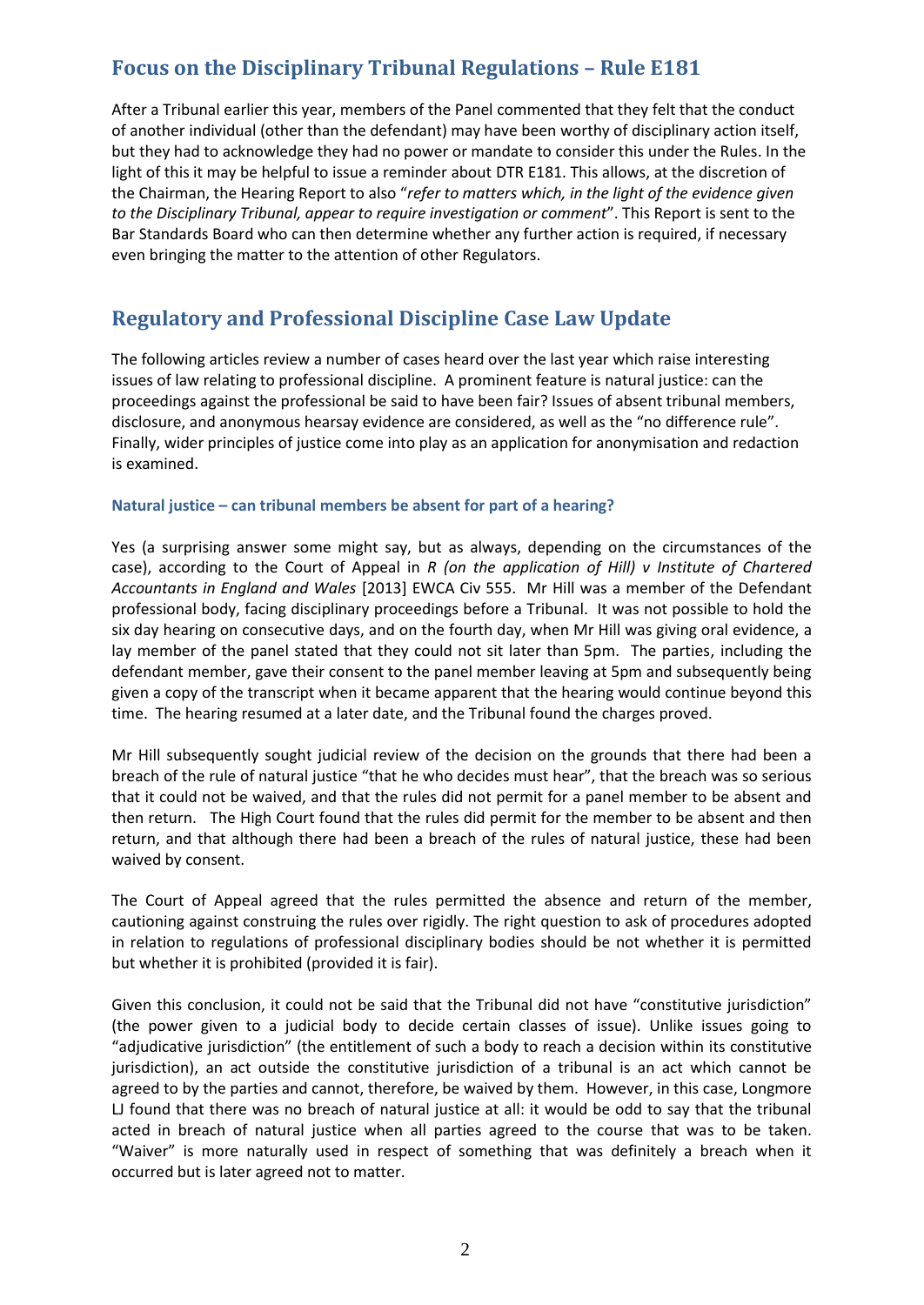This case provides some useful guidance on natural justice in disciplinary hearings, although it must be stressed that it does not currently apply to the Disciplinary Tribunals, where the Rules (E141) make clear that a member who has been absent for any time during a hearing shall take no further part in proceedings. Nonetheless it is an indication that Tribunals must act fairly and according to their rules, and where they have done so, the courts will not be sympathetic to legalistic arguments designed to avoid an adverse decision (not least where the claimant has agreed to the course of action complained of).

#### <span id="page-2-0"></span>**Disclosure obligations in disciplinary hearings and the "no difference" rule**

In *McCarthy v Visitors to the Inns of Court* [2013] EWHC 3253 (Admin), on the other hand, the requirements of natural justice were breached. In the event, the breach would not have made a difference to the outcome of the case, and so the High Court did not order the decision to be quashed.

Mr McCarthy was accused of failing to send a letter of engagement to a direct access client (ie he was instructed directly, rather than through a solicitor) in breach of the relevant rules. The Disciplinary Tribunal concluded that the letters Mr McCarthy produced to refute the allegation had in fact been created subsequently. The Visitors to the Inns of Court upheld this decision, but expressed some concerns about a breach of natural justice.

Mr McCarthy appealed on the basis of this breach, which concerned a draft witness statement from the complainant's husband (TA). The Bar Standards Board had deliberately waited to serve TA's statement until after Mr McCarthy had filed his evidence, fearing that otherwise, Mr McCarthy would doctor his evidence. The draft version was dated June 2010, but the final version was not served until October 2010 (after Mr McCarthy had submitted his evidence). Upon learning of the draft statement, McCarthy argued that the failure to disclosure the draft statement was a breach of natural justice, depriving him of the opportunity to cross examine the witness on the differences between the drafts.

The court found that in disciplinary proceedings with the potential for grave consequences, it was "beyond question" that draft statements capable of being used to discredit a witness should be disclosed. This was regardless of whether there were inconsistencies between the two versions. As in criminal cases, there was an obligation to disclose statements which might reasonably be considered capable of undermining the case for the prosecution or of assisting the case for the accused. The failure to do so was unfair: both statements should have been available to Mr McCarthy to undermine, if he could, the precision and the weight of the witness' evidence.

It was open to the court to quash the decision of the Visitors on the grounds of the error of law which led to unfairness on their part (failing to recognise the Bar Standard Board's duty of disclosure). However, having regard to the evidence identified by the Visitors (notably the almost complete failure of Mr McCarthy to refer to the existence of the letters in early correspondence, when their content would have resolved many issues in dispute), there was no real possibility that a re-trial with disclosure of the draft witness statement would have produced any alternative result (ie it would have made no difference). It should be noted that if clause 64 of the Criminal Justice and Courts Bill is passed as currently drafted, the threshold for the no difference test will be lowered so relief will be refused if it is "highly likely" that the outcome would not have been substantially different if the conduct complained of had not occurred. Clause 64 will apply to applications for judicial review (such as this case), including permission hearings, though whether it will have any application by analogy in relation to disciplinary proceedings is not yet clear.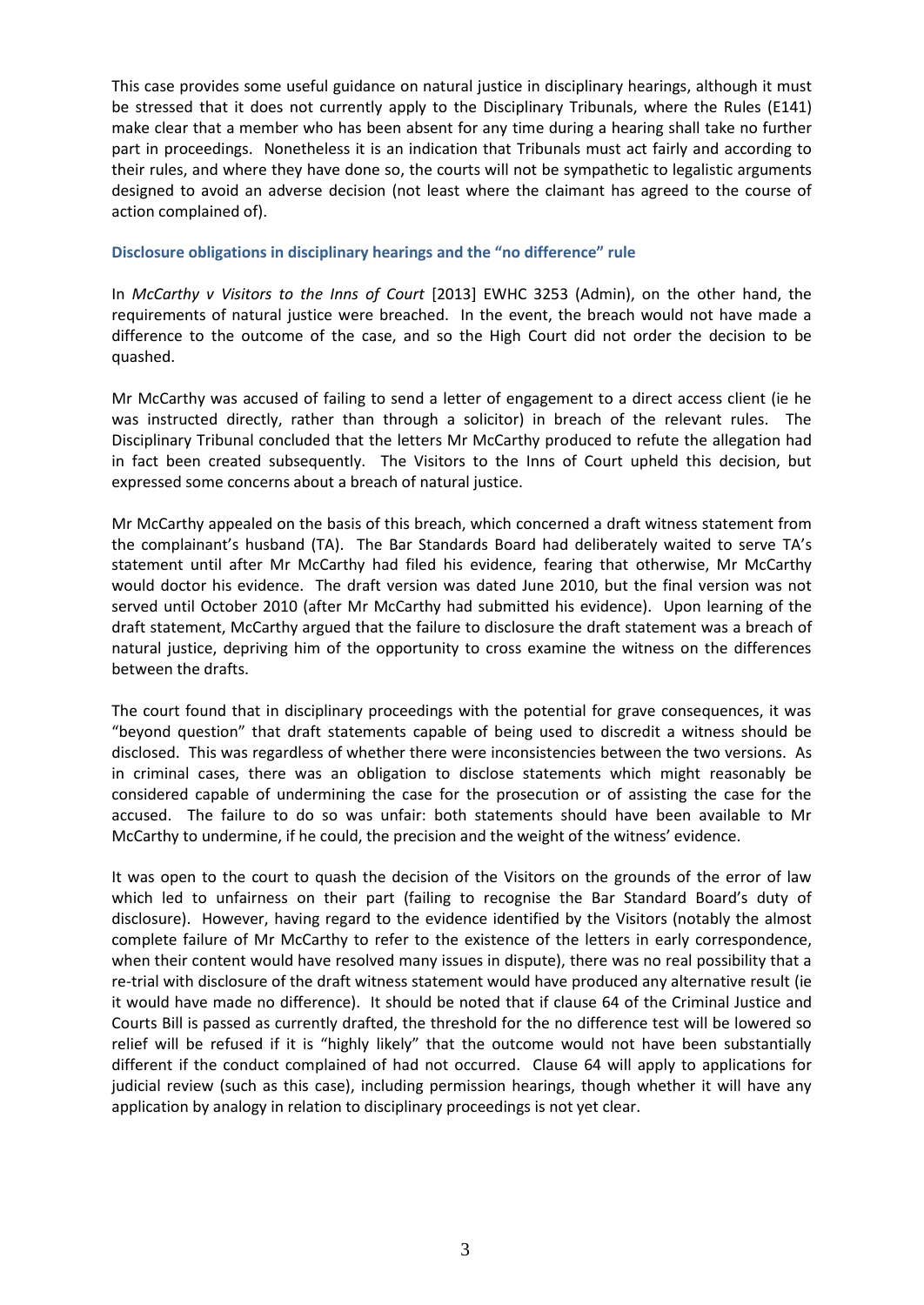The Bar Standards Board now has a policy in place such that this particular situation is unlikely to arise again, but this case serves as a reminder of the importance of regulators being aware of their disclosure obligations and the practical effect of the "no difference" rule.

#### <span id="page-3-0"></span>**When will anonymous hearsay evidence be admissible in disciplinary proceedings?**

In *White v Nursing and Midwifery Council; Turner v Nursing And Midwifery Council* [2014] EWHC 520 (Admin), two nurses had disciplinary proceedings brought against them by the Defendant. The Conduct and Competence Committee found that the ability of both to practise was impaired by reason of serious misconduct and both were struck off. Evidence was given on behalf of the NMC by a number of witnesses. The NMC also relied on three anonymous letters of complaint. The claimants argued that these letters were inadmissible, and given that the committee's judgment on critical questions was, or may have been, influenced by these anonymous statements, their decision must be quashed.

Mitting J set out the relevant principles on anonymous hearsay evidence. Article 6(1) ECHR (right to a fair and public hearing within a reasonable time by an independent and impartial tribunal) applies to disciplinary proceedings of which the outcome can be the removal, temporarily or permanently, of a person's right to conduct professional practice. Article 6(3), on the other hand, does not apply to disciplinary proceedings so that there is no express right for a person "to examine or have examined witnesses against him" as in criminal proceedings. However, whilst the Fitness to Practice Rules granted wide discretion to admit evidence, this was subject to the requirements of relevance and, crucially, fairness.

There is no reason of principle why anonymous or hearsay evidence should not be admitted. However, where the evidence goes to the attitude and conduct of a registrant (rather than more objective evidence, for example, an unsigned entry in a patient's records), it is difficult to conceive of circumstances where its admission would not breach the requirements of fairness. The claimant could not cross examine the complainant, and without knowing their identity, cannot suggest any reason why the informant might be critical of her attitude and conduct.

In the event, it was clear from the committee's detailed findings that the committee did not rely on the anonymous hearsay evidence to reach its findings, but rather on the admissible evidence of live witnesses. The anonymous statements were referred to only after the committee had stated its conclusion on the basis of the admissible evidence and then only referred to it as supporting a finding already made. The appeals were dismissed, save to the very limited extent that those few findings which depended in part upon the anonymous statements should be quashed.

This case highlights that anonymous hearsay evidence will only be admissible in very limited circumstances and even then must be treated with great caution.

#### <span id="page-3-1"></span>**Open justice in the disciplinary context**

Disciplinary proceedings inevitably have the potential to damage an individual's professional reputation. However, private proceedings and anonymised judgments undermine the principle of open justice. The Court of Appeal considered this issue in *R (on the application of Willford) v Financial Services Authority* [2013] EWCA Civ 674.

Mr Willford sought judicial review of the decision of the (now defunct) Financial Services Authority (FSA) to issue him with a decision notice. The High Court hearing was conducted in private and the judgment was published in a redacted and anonymised form so that Mr Willford's identity would not be disclosed. He appealed the refusal to quash the FSA decision, and asked the Court of Appeal to hear the matter in private. They refused, but made an order prohibiting his identification until